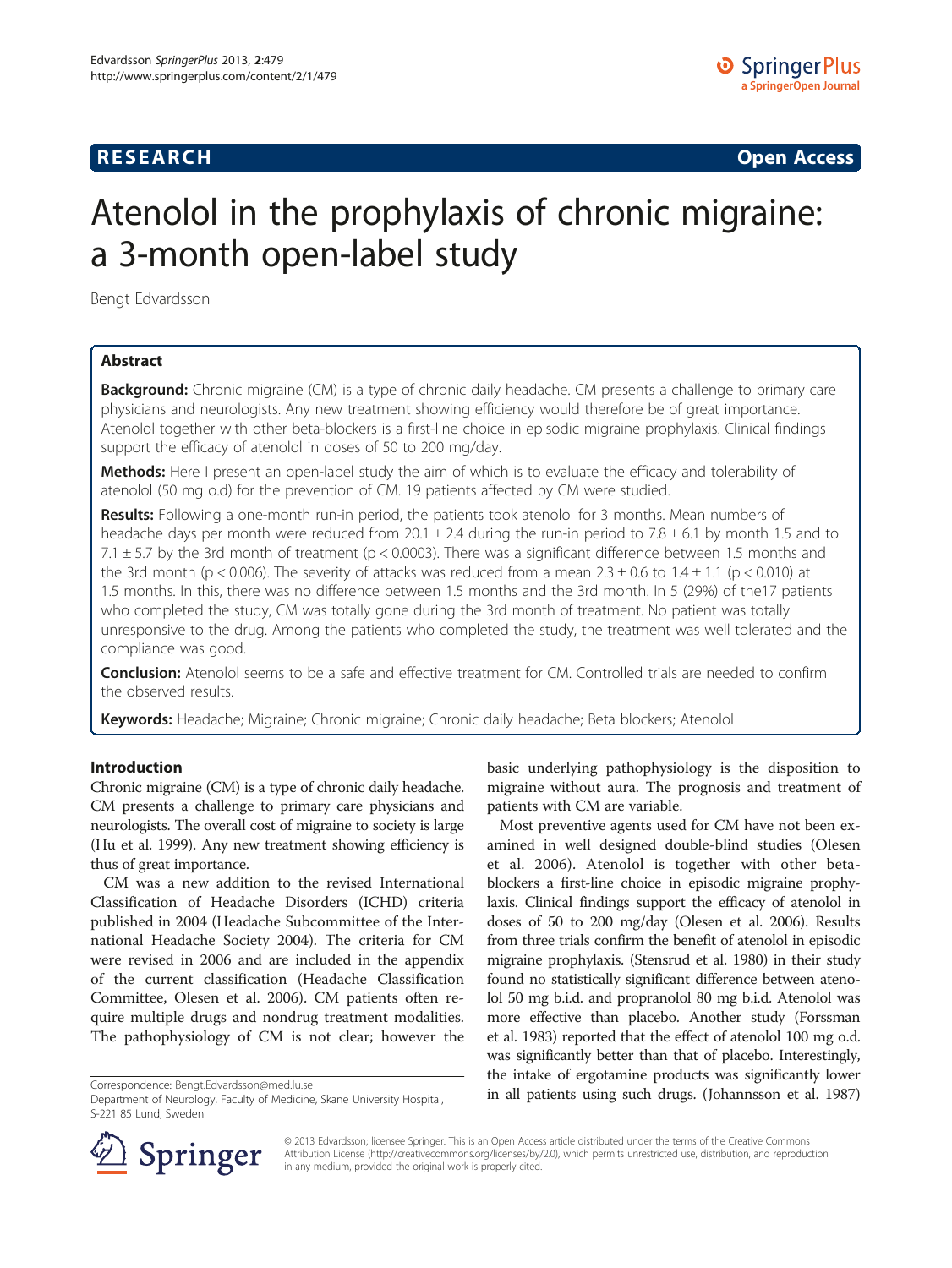also confirmed that the effect of atenolol 100 mg o.d. is significantly better than that of placebo. Few side effects were reported with both atenolol and placebo. The study showed atenolol to be safe and effective in the prophylactic treatment of episodic migraine.

The aim of this open-label study was to evaluate the possible efficacy and tolerability of atenolol in the prophylaxis of CM.

## Material and methods

For this open-label prospective study a sample of 19 patients were enrolled, aged 19–32 years (5 M, 14 F). All patients satisfied the criteria for CM (Headache Classification Committee, Olesen et al. [2006\)](#page-3-0). Patients having the diagnosis CM with medication overuse were excluded. Patients were consecutively recruited from the Outpatient department of the Department of Neurology at Skane University Hospital, Lund.

Inclusion criteria were: initial onset of CM at least 1 year before and patients over 18 years of age. Exclusion criteria were: other headaches but migraine, other forms of chronic pain, overuse of pain/migraine medication, psychiatric diseases, neurological diseases and other chronic diseases, intake of CNS-active medications the last 3 months before the selection, intake of prophylactic medication for migraine the last 3 months before the selection, intake of other regular medications, pregnancy or risk of pregnancy and inability/unwillingness to cooperate. An informed consent was obtained from each participant. Characteristics of patients enrolled are displayed in Table 1.

After a one-month run-in period, patients received atenolol as treatment in a low dose (50 mg o.d.) for 3 months. The inclusion criteria were re-examined at the end of the run-in period. The patients were free to take symptomatic medication, if needed. Headache days per month and severity (rated as: 1, mild; 2, moderate; and 3, severe) of migraine attacks were recorded by the patients in a headache diary. Headache days per month

| Table 1 Characteristics of the population studied |  |
|---------------------------------------------------|--|
|---------------------------------------------------|--|

| Sex             |        |       |  |
|-----------------|--------|-------|--|
| Male            |        | 5     |  |
|                 | Female | 14    |  |
| Age (years)     |        |       |  |
|                 | Mean   | 25.1  |  |
|                 | Median | 25    |  |
|                 | Range  | 19-32 |  |
| Disease (years) |        |       |  |
|                 | Mean   | 3,1   |  |
|                 | Median | 3     |  |

were the main outcome measure and the principal index used to evaluate the efficacy. Headache days and severity during the run-in period was compared with what was found after 1.5 months and during the 3rd month of therapy. The Wilcoxon signed rank test (a nonparametric test) was used for the statistical analysis. Differences were considered significant when P value was less than 0.05. Adverse events were reported during the period.

## Results

Two patients out of 19 enrolled left the study because of adverse events: fatigue and dizziness. 17 patients completed the treatment period of 3 months. Mean headache days per month were reduced from  $20.1 \pm 2.4$  during the run-in period to  $7.8 \pm 6.1$  at 1.5 months and to  $7.1 \pm 5.7$  by the 3rd month of treatment ( $p < 0.0003$ ). There was a significant difference between 1.5 months and the 3rd month  $(p < 0.006)$  (Figure [1\)](#page-2-0). The severity of attacks was reduced from mean  $2.3 \pm 0.6$  to  $1.4 \pm 1.1$  (p < 0.010) at 1.5 months. There were no difference between 1.5 months and the 3rd month (Figure [2](#page-2-0)). In 5 (29%) of the17 patients who completed the study, CM was totally gone at the 3rd month of treatment. No patient was totally unresponsive to the drug. No significant adverse effects were reported among the patients who completed the study. Baseline systolic blood pressure and heart rate did not differ considerably during the period. The medication had no effects on activities of daily living and the patients reported improved quality of life due to relief of symptoms.

#### Discussion

This is an open label study made to evaluate the possible efficacy and tolerability of atenolol in CM. The results in the study indicate benefit in preventing CM by significantly reducing the number of headache days per month at 1.5 months and in the 3rd month of treatment compared with the run-in period. Atenolol was also able to significantly reduce the severity of the attacks at 1.5 months and in the 3rd month of treatment compared with the run-in period. To my knowledge, this is the first prospective study of atenolol as preventive treatment for CM.

The study contradicts earlier results in CM. No betablocker has a Class I study showing effectiveness in reducing CM (Couch [2011\)](#page-3-0). Up to know, only topiramate and local injections of botulinum toxin have shown efficacy in large placebo-controlled randomized trials (Couch [2011\)](#page-3-0).

However, these results are in accordance with previous studies including migraineurs in whom an effect of prophylactic atenolol has been shown. Beta-blockers are approximately 50% effective in producing a > 50% reduction in attack frequency (Stensrud & Sjaastad [1980](#page-4-0); Forssman et al. [1983](#page-3-0); Johannsson et al. [1987;](#page-3-0) Olesen et al. [2006](#page-4-0)). Propranolol is effective in migraine prevention at a daily dose of 80–240 mg (Barbanti et al. [2011](#page-3-0)).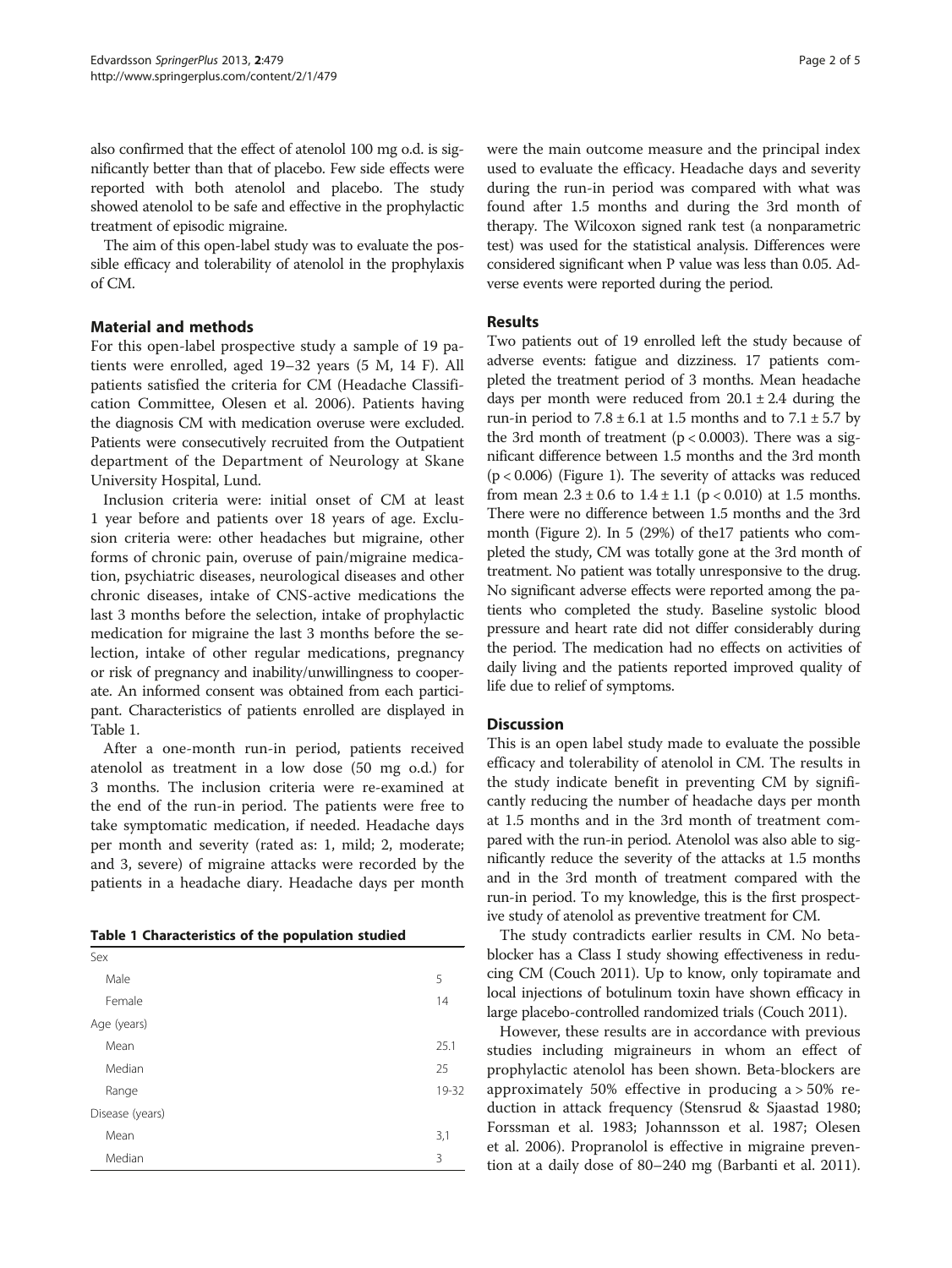<span id="page-2-0"></span>

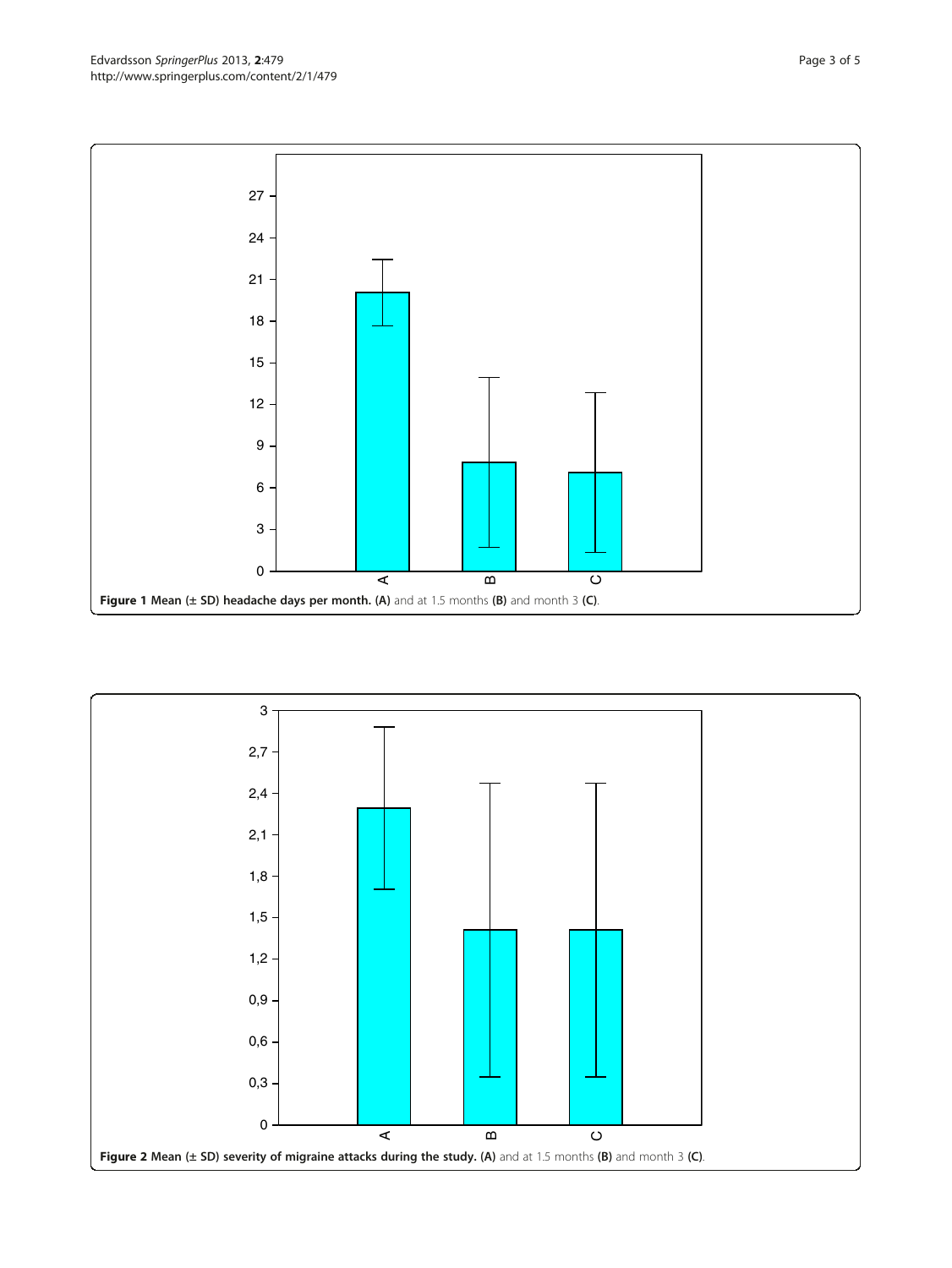<span id="page-3-0"></span>A Cochrane review of studies 2004 concluded that propranolol is effective in preventing migraine in the short term (Barbanti et al. 2011). The relative efficacy of the different beta-blockers has not been established. Most studies show no significant difference between drugs.

The action of beta-blockers is most likely central. Blockade of β1-mediated effects and consequent inhibition of Na+ release and tyrosine hydroxylase activity are considered the main mechanisms of action. Beta-blockers reduce the neuronal firing rate of noradrenergic neurons of the locus coeruleus, regulate the firing rate of PAG neurons and probably interact with the serotonergic system by blocking 5-HT2C and 5-HT2B receptors. It has been hypothesized that beta-blockers exert some of their prophylactic effects in migraine through an action at the ventroposteromedial thalamic nucleus and inhibition of cortical spreading depression (Barbanti et al. 2011).

Earlier studies have shown that compared with episodic migraine, patients suffering from CM are more likely to be depressed, anxious, suffering from other forms of chronic pain, and overusing acute pain medications. Epidemiologic and clinical research consistently documents an association between depressive, bipolar, and anxiety disorders with migraine (Diener et al. 2011; Olesen et al. [2006\)](#page-4-0). All beta-blockers can cause behavioural adverse events as fatigue, lethargy and depression (Nappi & Moskowitz 2011). Because propranolol may predispose to depression, its use as an antimigraine preventive agent is limited (Couch 2011). However, in this study the subjects showed no signs of depression. The subjects were young and otherwise healthy. No medication overuse was found. These facts may have contributed to the good efficacy results.

Atenolol is associated with risks for pregnant and lactating women as well as for diabetics. Studies have shown that women with chronic hypertension that is treated with atenolol have higher rates of intrauterine growth restriction and preterm delivery (Orbach et al. [2013](#page-4-0)). Atenolol is also associated with significant effects on some nursing infants and should be given to nursing mothers with caution. There is one report of hypotension, bradycardia, and cyanosis in a breast-fed infant of a mother taking 100 mg daily (Hutchinson et al. 2013). Beta- blockers are also contraindicated in patients with brittle diabetes mellitus (Olesen et al. [2006\)](#page-4-0).

Although the patients were observed prospectively, the study has limitations. It is limited by its small sample size and open-label nature. The good efficacy results obtained here must be interpreted with caution, as they come from an open research in a condition with a high placebo response. Nevertheless, the patients were carefully selected and all patients satisfied the criteria for CM. In the study, the persistence of therapeutic effect (29% of patients being headache-free since the run-in period) can hardly be attributed to a placebo effect only.

## Conclusion

Atenolol seems to be a safe and effective treatment for CM. Further investigations with double-blind, placebocontrolled randomized trials would be of value in order to assess the real efficacy of atenolol as a new therapeutic option for preventing CM.

#### Consent

Written informed consent was obtained from the patient for the publication of this report and any accompanying images.

#### Abbreviations

PAG: Pontomesencephalic dorsolateral periaqueductal gray matter; 5-HT2C: 5-hydroxytryptamine, 5-HT2C), Serotonin (5-HT) 2C receptors; 5-HT2B: 5-hydroxytryptamine, 5-HT2B), Serotonin (5-HT) 2B receptors.

#### Competing interests

The author declares that he has no competing interests.

#### Author contribution

BE is the only contributor to the study.

#### Acknowledgments

I would like to thank medical student Johanna Melkersson Bulacz, Lund University, Lund, Sweden, for help with the preparation of the table.

The author takes full responsibility for the data presented in this study, analysis of the data, conclusions, and conduct of the research. The author had full access to those data and has maintained the right to publish any and all data independent of any third party.

#### Received: 26 April 2013 Accepted: 19 September 2013 Published: 22 September 2013

#### References

- Barbanti P, Aurilia C, Egeo G, Fofi L (2011) Migraine prophylaxis: what is new and what we need? Neurol Sci 32(Suppl 1):S111–S115
- Couch JR (2011) Update on chronic daily headache. Curr Treat Options Neurol 13:41–55
- Diener HC, Holle D, Dodick D (2011) Treatment of chronic migraine. Curr Pain Headache Rep 15:64–69
- Forssman B, Lindblad GJ, Zborkinova V (1983) Atenolol for migraine prophylaxis. Headache 23:188–190
- Headache Classification Committee, Olesen J, Bousser MG, Diener HC, Dodick D, First M, Goadsby PJ et al (2006) New appendix criteria open for a broader concept of chronic migraine. Cephalalgia 26:742–746
- Headache Classification Subcommittee of the International Headache Society (2004) The international classification of headache disorders. Cephalalgia 24(Suppl 1):1–160
- Hu XH, Markson LE, Lipton RB, Stewart WF, Berger ML (1999) Burden of migraine in the United States: disability and economic costs. Arch Intern Med 159:813–818
- Hutchinson S, Marmura MJ, Calhoun A, Lucas S, Silberstein S, Peterlin BL (2013) Use of common migraine treatments in breast-feeding women: a summary of recommendations. Headache 53:614–627
- Johannsson V, Nilsson LR, Widelius T, Jäverfalk T, Hellman P, Akesson JA et al (1987) Atenolol in migraine prophylaxis a double-blind cross-over multicentre study. Headache 27:372–374
- Nappi G, Moskowitz MA (2011) Handbook of clinical neurology, Headache, volume 97. Elsevier, Amsterdam